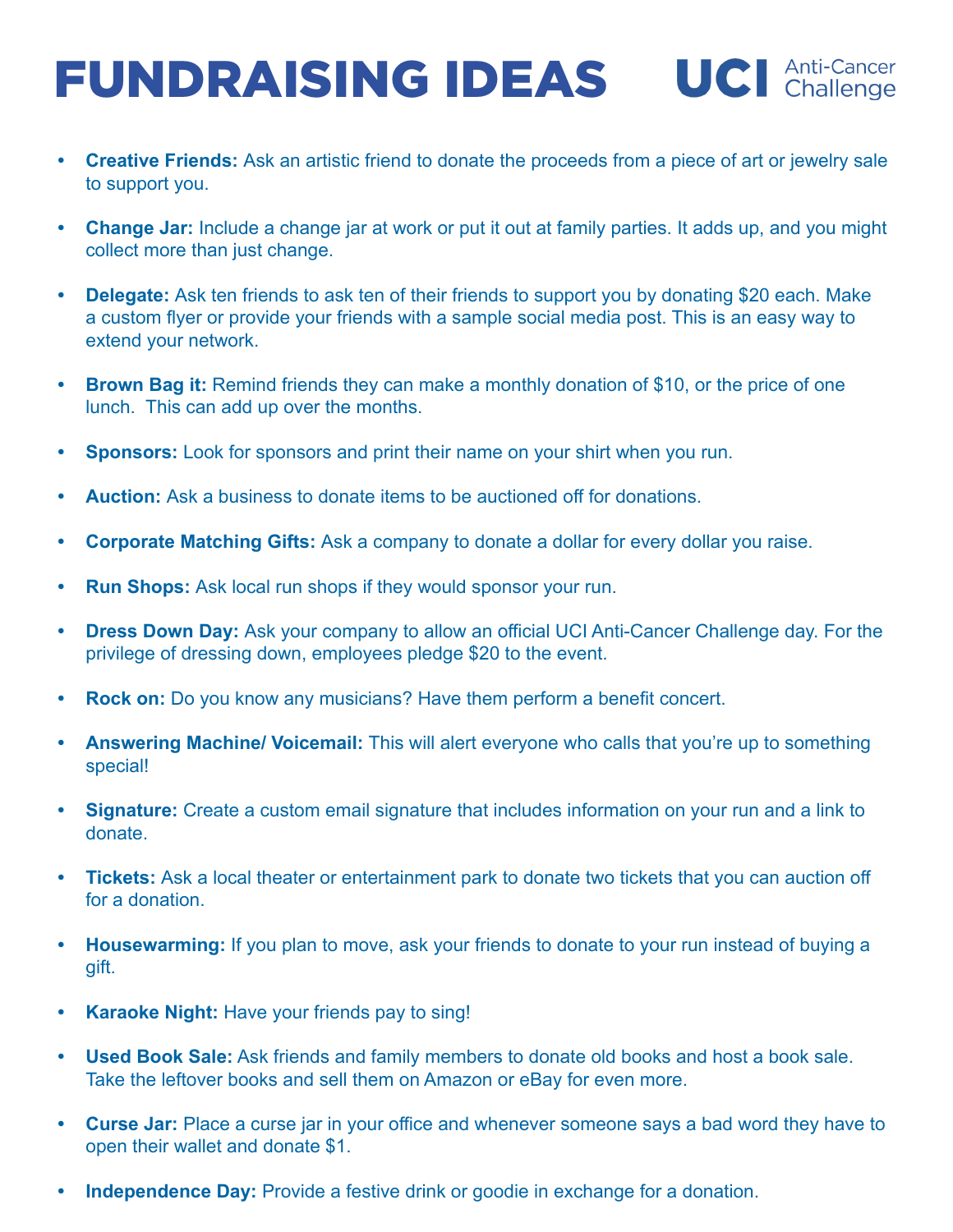- **• Return Address Labels:** Print address labels for all your outgoing mail. Print something like, "I'm Running for Cures for a cancer-free world. Will you sponsor me?"
- **• Tips:** Ask servers or bartenders at your favorite local restaurant/ bar to donate a portion of their tips to your run. Put out a sign on the bar and collect even more!
- **• Birthdays:** Ask friends and family to make a donation instead of buying you gifts this year.
- **• Business Cards:** Create business cards to hand out to people as you discuss your run. They will come in handy!
- **• Radio Station:** Call your favorite radio station and ask them to make an announcement on air. They may even interview you.
- **• Gym:** Ask your gym or studio to place a change jar at the front with a sign. Or put out flyers on how to donate to your run.
- **Hair Salon:** Ask your barber or hairdresser to donate \$2 from every haircut to your run.
- **• Neighbors:** Tape a flyer to your neighbor's doors letting them know what you are doing and asking for a donation.
- **• Free Rent:** Ask your landlord to donate a month of rent to your run.
- **• Meet the Press:** Does your company distribute a newsletter? Or do they make announcements via intra-office email? Get the word out.
- **• Clubs, Organizations, or Church Bulletin:** Place an advertisement in your club, organization or church newsletter letting members know what you're up to.
- **• Newspaper or magazine:** Write in your local newspaper or ask your favorite magazine to donate to you.
- **Ask someone you don't know for money!** You might just get it.
- **Happy Hour:** Host a Happy Hour and ask all your friends to donate \$10 to your run to attend. Have all participants sign a shirt that you wear to the Anti-Cancer Challenge Festival on Saturday.
- **• Ride Along:** Invite your network to join you for a run this weekend. Each runner must donate \$10 to participate. Ask friends to invite their friends to join.
- **• Host a tailgate or March Madness Party:** Every participant adds a donation. The winner gets half, and the other half goes to a donation.
- **• Car wash:** Enlist your friends and host a car wash for a great cause.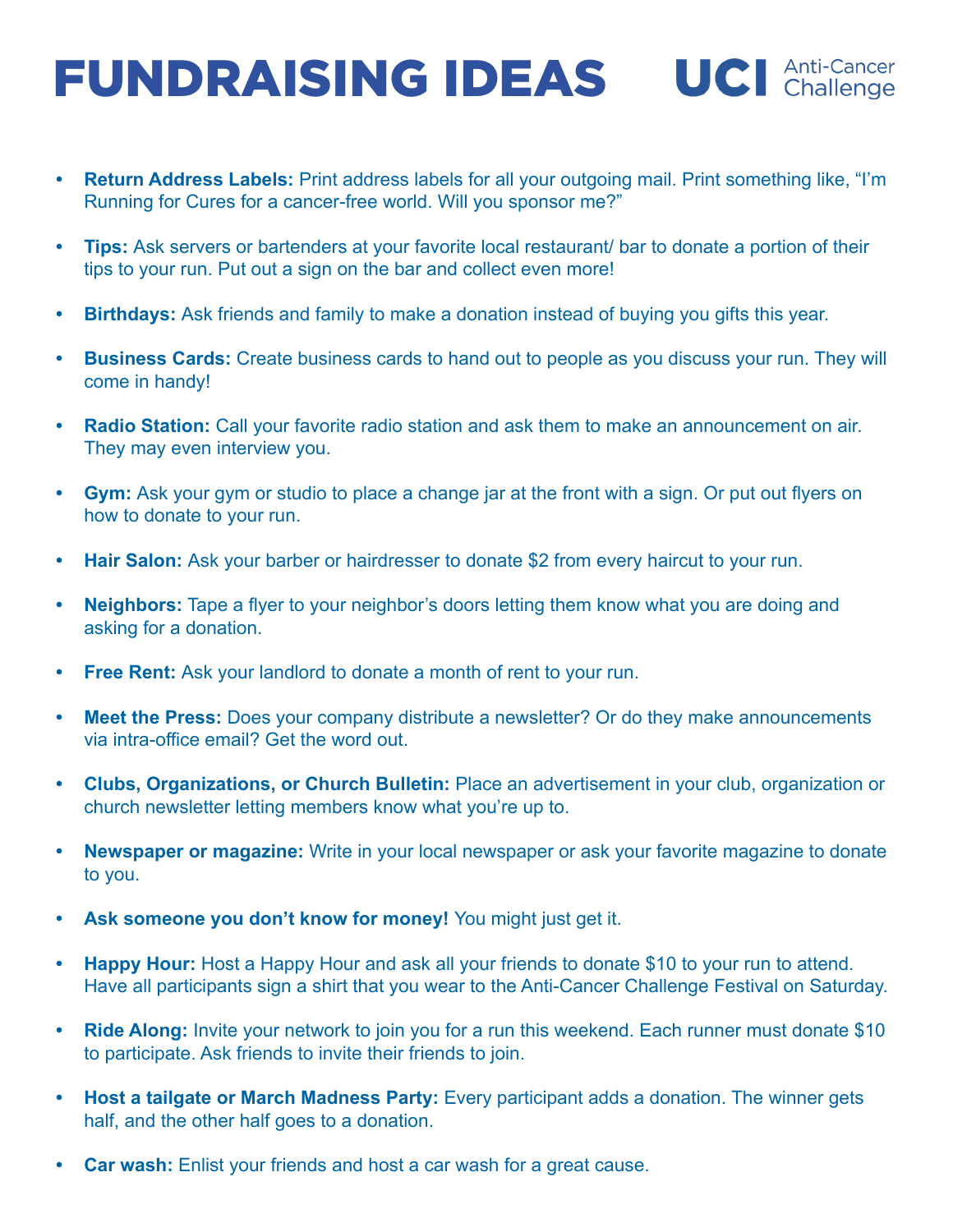- **• \$500 Challenge:** Make a challenge to raise \$500 by the end of the week. Post it on your Facebook and blast it to your friends. Every time you get a donation post a thank you on Facebook to create interest. The last two days post frequently as the time ticks down.
- **• Money Challenge:** Ask friends to donate \$10 for every mile you run or \$1 for every mile you ride.
- **• Coffee Challenge:** Ask your friends to brew at home and put the \$25 they would spend at a coffee shop in a week (\$5 a day) towards sponsoring your run.
- **• Office Challenge:** Speak with everyone in your office and get co-workers to challenge each other to raise the highest amount. Give the winner a prize like movie passes or a gift certificate.
- **• New Year's Resolution:** Ask all your friends to donate as a New Year's Resolution.
- **• World Cancer Day:** World Cancer Day is February 4. Ask every friend to give a donation, no matter the size, to your run to create a cancer-free world.
- **• Valentine's Day:** Challenge friends to share the love with a donation instead of buying chocolates this year.
- **• Breast Cancer Awareness Month:** Ask all your friends to donate in October for Breast Cancer Awareness Month.
- **• Cleaning:** Offer your neighbors or friends services like raking leaves, mowing the lawn, shoveling snow, take down holiday lights, or cleaning out the garage in exchange for donations.
- **• Decorate:** Offer to decorate your neighbors or friends porch or lawn for a holiday in exchange for donations.
- **• Goodies:** Prepare a seasonal treat like pie, bread or even hot cocoa kits, take orders, have recipients donate instead of purchase treats.
- **• Housesit:** If your neighbors are traveling out of town; offer to housesit in exchange for a donation.
- **• Errand Runner:** Offer to be your friends' and coworkers' personal assistant for a day (or few hours) in exchange for a large donation.
- **• Babysit or Petsit:** Offer your services in exchange for a donation.
- **• Bookmarks:** Make inspirational bookmarks and sell them to friends and family.
- **• Game Night:** Get out board games, poker, or make your own bingo game. Break into teams and have all your friends pay to play.